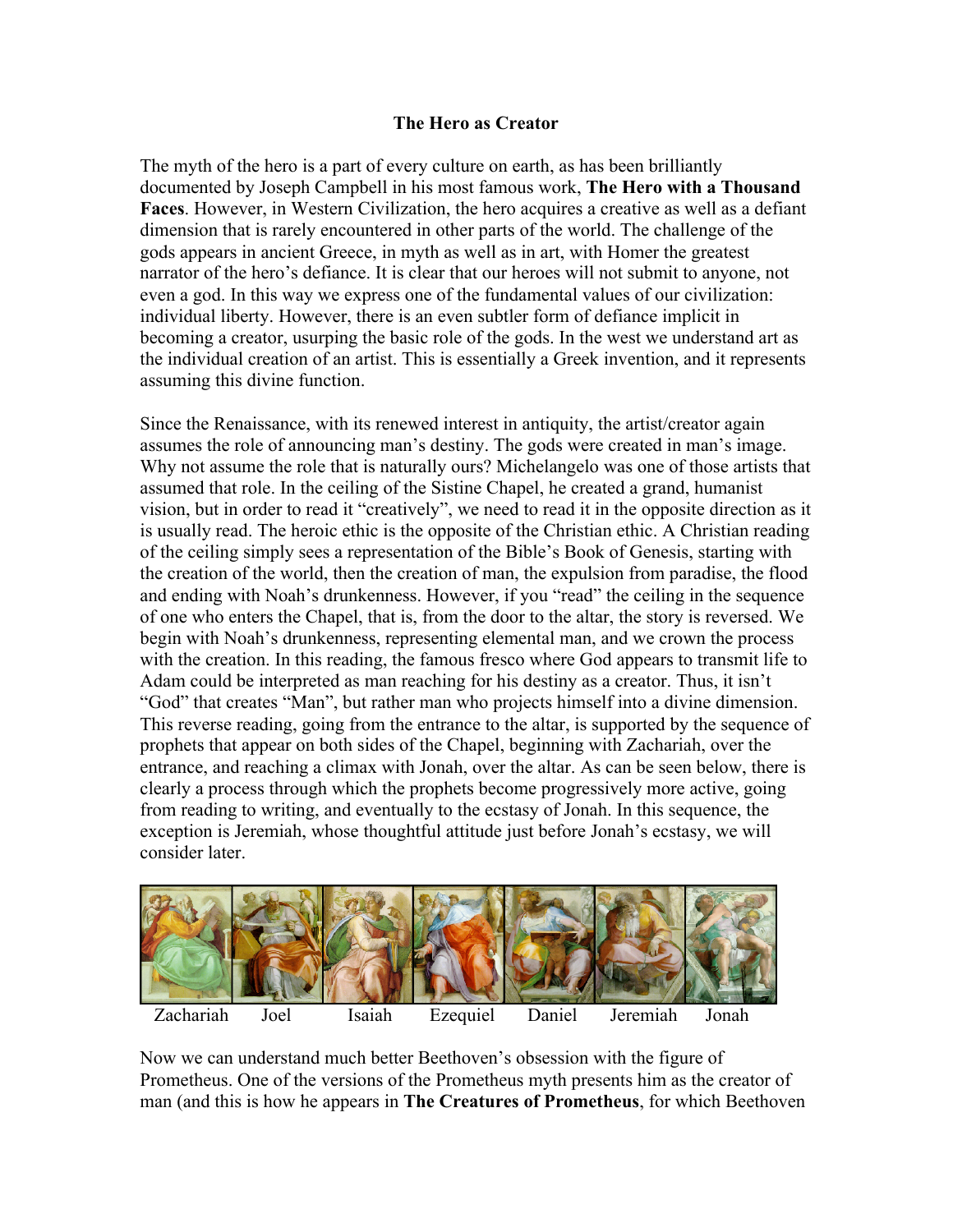composed incidental music). One aspect of the revolutionary fervor sweeping Europe at the beginning of the 19th Century was the necessity to create a new man, who would be at the same time free and creative. This idea, together with the Prometheus myth, guides Beethoven in his transition to his second period and the Eroica Symphony. In this symphony Beethoven expresses his cosmological vision based on the heroic ethic.

It is widely known that Beethoven uses a theme from **The Creatures of Prometheus** in the last movement of his Third Symphony. More surprising is that the "Eroica" Variations for piano were, in a sense, his first "sketch" for the finale of the symphony. We can almost say that the first three movements were created in order to get to the last. Lewis Lockwood has persuasively argued this in his "Beethoven – Studies in the Creative Process". When one first gets to know this symphony, the emphasis is usually in the first two movements, which can be easily identified with a hero's actions in the first and his funeral procession in the second. Traditionally, this has required conceptual gymnastics to figure out what the last two movements stand for.

We can solve this riddle by giving the first two movements a different perspective as stations in a process of transformation that culminates in the creation of a new man in the finale. We can summarize the process by interpreting the first movement as the vicissitudes of the hero in the world, the futility of which convince him of the necessity of detaching himself from daily life in order to become a true creator. The second movement tells of the very painful process of this detachment, analogous to a nonphysical death. The third movement would represent a rebirth on a different level of consciousness. The fourth movement would be the creation of a new man, or perhaps of oneself as a creator. Painted on the Sistine ceiling we can see the same idea. At the lower level, we have the ancestors of Christ with heroic acts in the corners. A cornice, with symbols of death and demons, is analogous to the Funeral March of the symphony. The prophets and the creation in the highest part of the ceiling correspond to the last two movements. This surprisingly conceptual correspondence allows us to speculate that this process of transformation is archetypical of western heroic art. It is no coincidence that our civilization has been the most creative in the world.

Let us go through the symphony movement by movement. After two surprising fortissimo chords, the main theme appears in the cellos and basses. It is a noble and flexible theme that wonderfully represents the heroic ideal. After this theme we get a torrent of short motifs, associated more with epic action than with dramatic conflict. But from the beginning there is conflict indeed, implicit in the presentation of the main theme. We soon hear a series of *sforzandos* that try to impose a rhythm of 2 over the movement's underlying rhythm of 3 (the hero's action, in 2, in conflict with the world, in 3). In the Development section, this rhythmic conflict explodes in all its fury, now including harmonic conflict as well. In the muddle of the movement we reach a terrible climax. Battered and wounded, we must now face an even more dangerous enemy: the temptation to abandon the struggle. We get a new, lyrical theme in E Minor, an extreme opposite of the E flat Major of the main theme. This is the only time that Beethoven introduces a new theme in the Development section of a symphonic movement. It is plaintive and seductive. Why not accept things as they are? Why so much fighting? This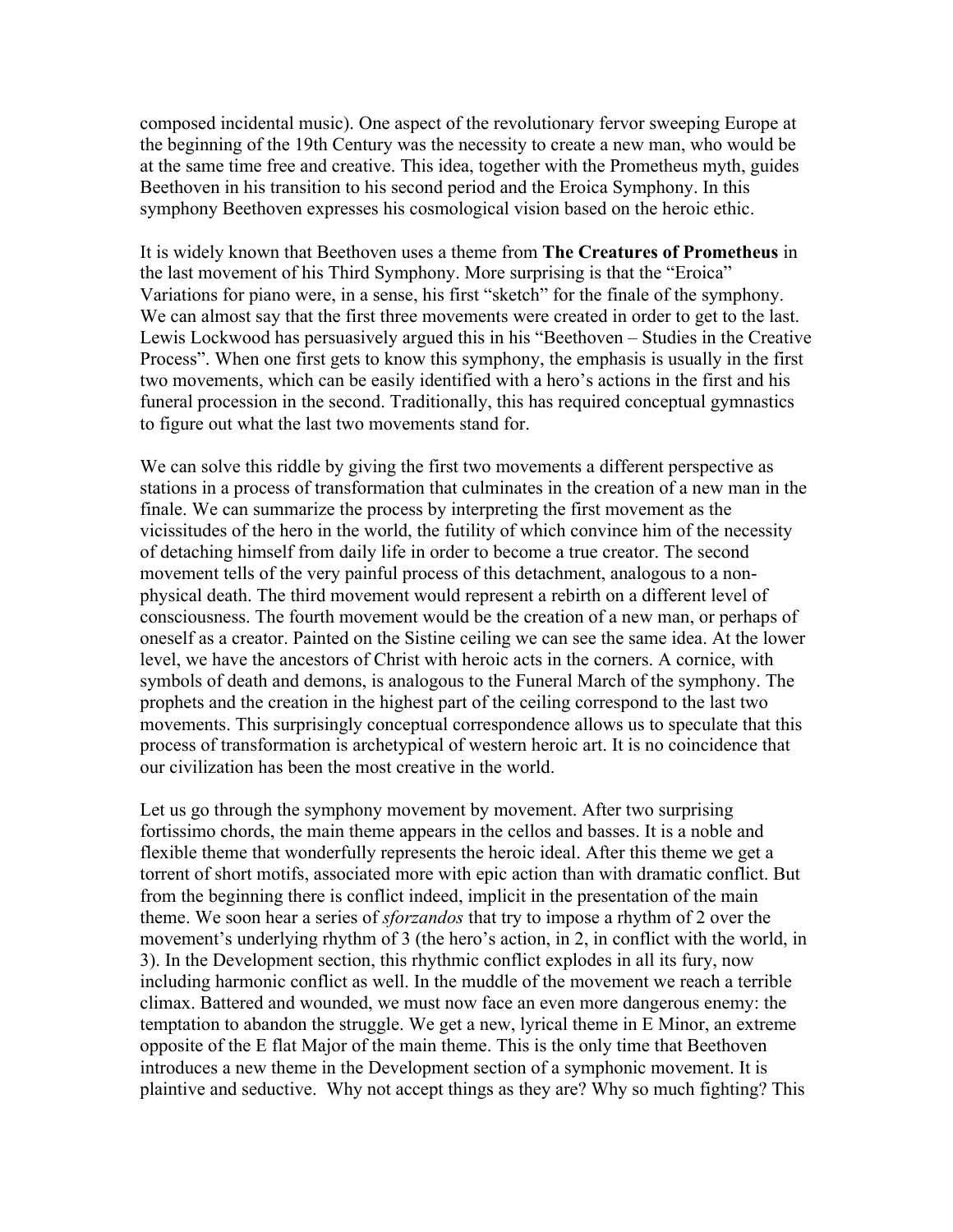temptation is rejected with great difficulty, but we are unable to find our way back to our mission and our destiny until we hear the main theme again in its original tonality of E flat. In this way we are able to maintain our individuality and our freedom. This famous appearance of the theme in the second horn broke with formal tradition, where the original tonality appears only with the beginning of the Recapitulation section. We know from Beethoven's sketchbooks that this early appearance was already present in the first sketches of the section, meaning that it was an integral part of the original plan of the work.

In the Coda of the first movement, the longest that had ever been written until this time, Beethoven remembers this experience, although it seems less dangerous but darker and more reflexive. In this interior journey we come face-to-face with our inner demons, and they will help drive us to the final affirmation of the main theme. We now know that we must detach ourselves from the everyday experience in order to move to a higher level of consciousness that will allow us to become creators. In the Funeral March we will have to face the terrible consequences of this decision. We will gain the strength necessary to move forward only after a sublime experience brought about by the central section of the movement, beginning with a fugue of cosmic dimensions. The devastating power of this movement is not the result of "burying" an admired hero, but rather of "burying" our own everyday existence.

The Scherzo revives us in the same way that the Prophets on the Sistine Ceiling are animated by a wind that moves their clothing. At this new level of consciousness every experience is different. The awe implicit in this new vision of reality is brilliantly expressed in the horn fanfares of the Trio. The figure of Jonah painted over the Sistine altar is an excellent pictorial representation of this experience.

In the fourth movement we create a new man. It is in Theme and Variation form, although somewhat unusual in that the theme in its full form does not appear until we have heard three preliminary variations. As we move through the variations, our new man will acquire the basic elements of a human being: energy, emotions and reason. We can say that the meaning or sense of life is expressed in the Andante section, with love and nobility as its foundations. This Andante reaches a great climax that could have ended the work, if the composer had been an artist of lesser quality. But great art is based on reality and not in fantasy. Beethoven, great artist that he was, knew that life acquires meaning through actions and not just through emotions. A clear vision of reality must also take into account that, in the end, there is only death. For this reason, Beethoven places a passage that evokes the Funeral March after the wonderful climax mentioned above and the final Presto. In the end, our destiny commands us to live without fear and without hope. We do it because our innards, our eros, are irresistibly attracted by that vortex that is life.

## **Our destiny is inside**

In the Eroic symphony there is a recurrent motif similar to the famous motif of the Fifth Symphony, but used in such a subtle manner that it is difficult to detect. It consists of